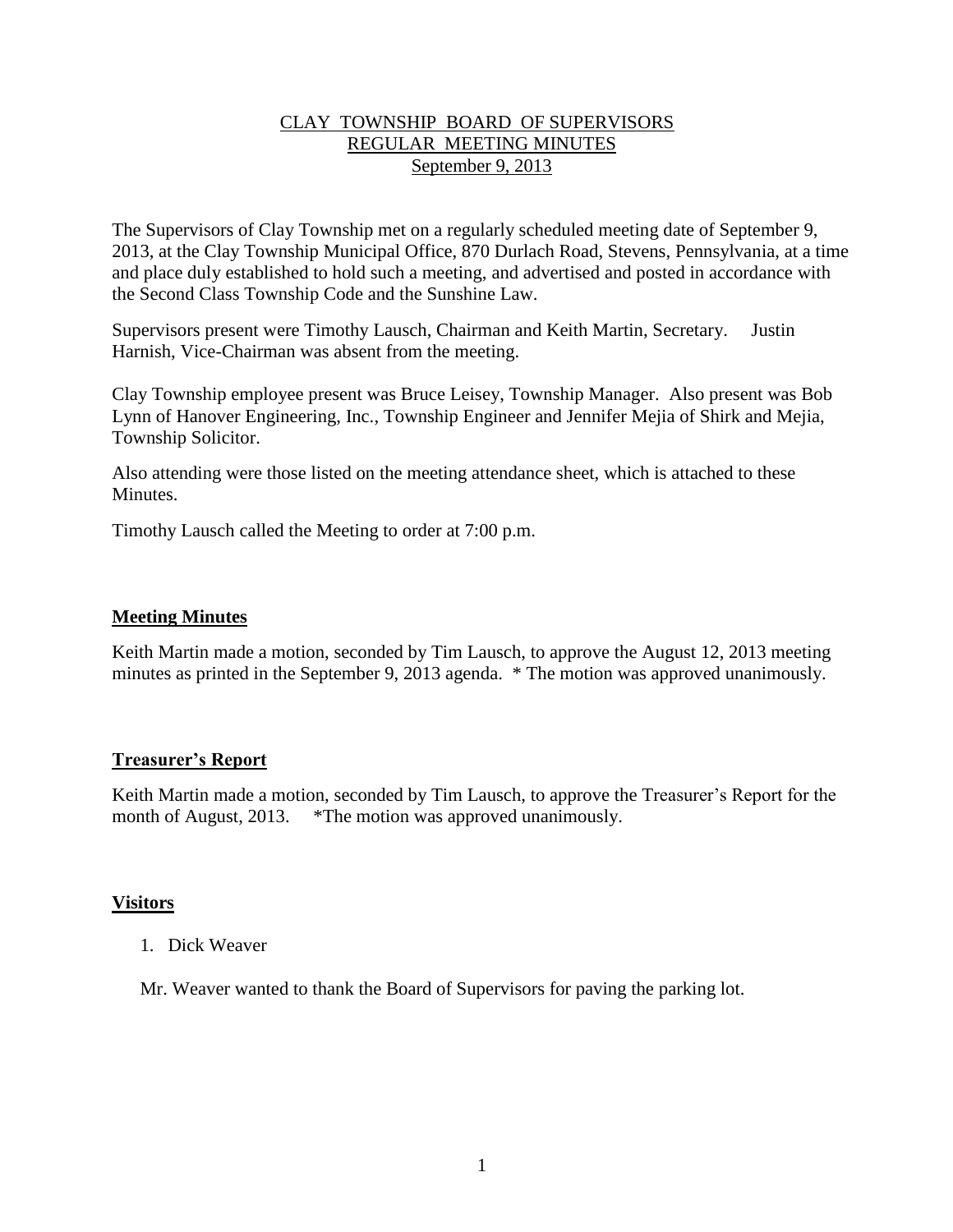## **Engineer's Report**

1. Ephrata Church of the Nazarene – Landscape Modification

Jeremiah Weber, Ken Grube and Pastor Rocky Hambrick representatives of the Church informed the Board of Supervisors that the church removed approximately 71 evergreen shrubs from an area located between the parking lot in front of the building and Rt 322. The church had concerns with the size and height of the shrubs that were removed.

These shrubs were originally installed as a condition of a waiver request to eliminate a buffer at the same location which was required by the then current SALDO.

The Church replaced the shrubs with approximately 42 knockout rose bushes. The Clay Township Planning Commission liked the aesthetics of the rose bushes but had a concern with the elimination of approximately 30 plants and the lack of green plant material during the winter months.

The representative informed the Board of Supervisors their intent is to plant 32 blue spruce birdsnest plants, which grow to approximately 18" high and 24" wide They will be planted in the existing mulch beds, 3 plants per bed.

Keith Martin made a motion, seconded by Tim Lausch to approve the modification based on the concerns the Church had with visibility and security and since the modification generally meets the content of the original landscape plan. \* The motion was unanimously approved.

## 2. Hometowne Square Conditional Approval Resolution

Lee Bothel and Clair Weaver representatives of Hometowne Square informed the Board of Supervisors that they have not been able to acquire access approval for water, sewer and emergency access from Dr. Busko, the Developer of Wildflower Pond. This approval was a condition of plan approval. They are requesting the Township grant approval and record plan without an agreement to allow access to water and sewer and emergency access from the Developer of Wildflower Pond.

The Board of Supervisors was not inclined to modify the terms of the conditional approval to the extent requested by Hometowne Square. The Board of Supervisors was willing to consider an agreement to phase the project to allow homes that are able to be connected to the water and sewer line currently installed in Hometowne Square to be built and to allow the Developer to temporarily re-configure water service lines and the emergency access without the need to connect into the privately owned water line.

The Developers Solicitor will draft a document for review by the Township.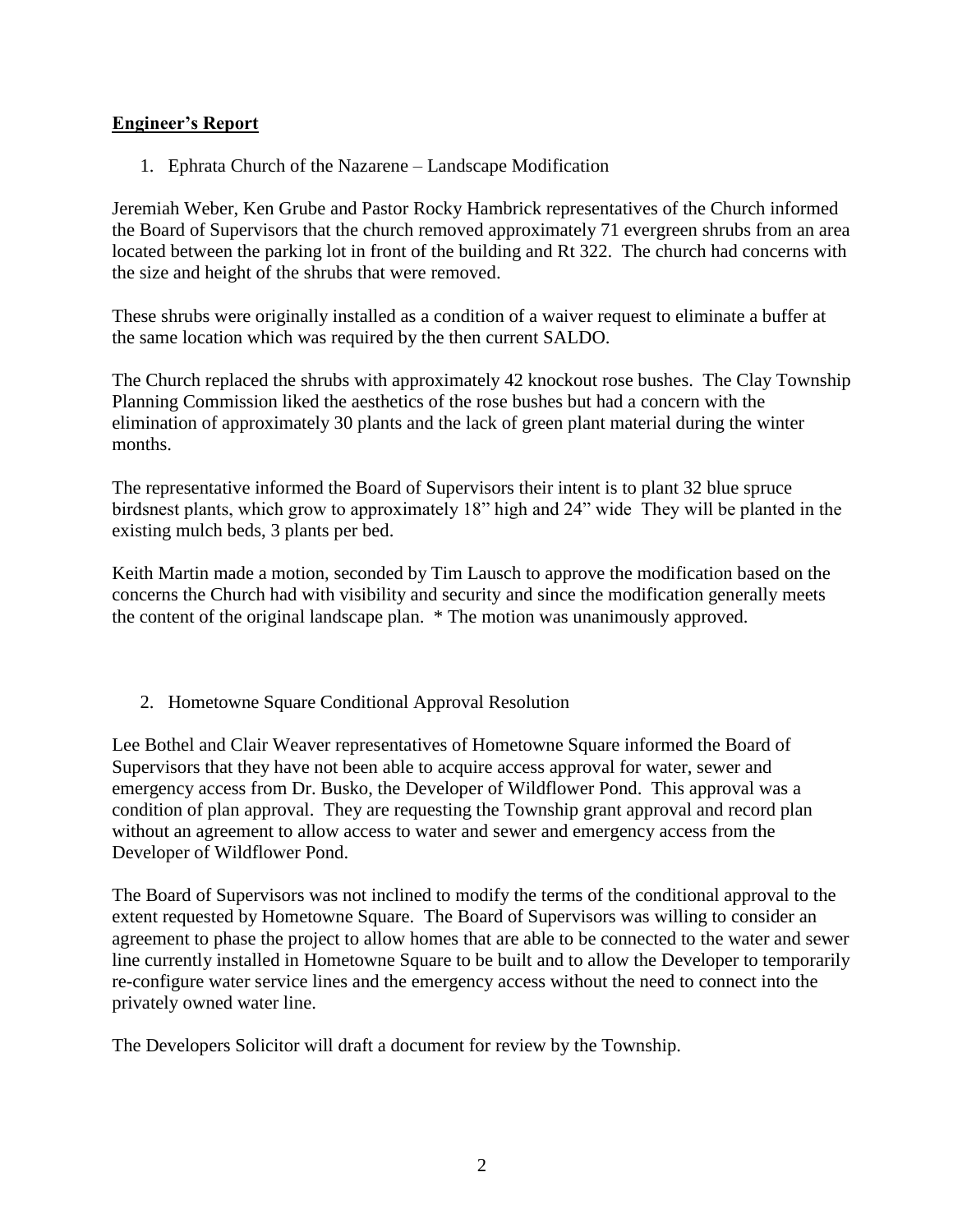3. Hackman Road Pipe Replacement Project

Bob Lynn, Hanover Engineering informed the Board of Supervisors that the drawing for this project was corrupted and unable to be viewed. Hanover Engineering employees will re-survey and provide a new drawing to the Township and Roadmaster by the end of the week.

Tim Lausch and the Roadmaster will determine process to complete this project.

# **Old Business**

1. Wildflower Pond

Bruce Leisey reported that he is still waiting to hear back from all parties to schedule a meeting as requested by Joe Conigliaro to discuss responsibilities for maintenance and repair of the stormwater facilities for Wildflower Pond.

2. Charity Gardens Pipe Replacement

Bob Lynn, Hanover Engineering Assoc, informed the Board of Supervisors that the cost will be \$350-750 per area to repair the 5 damaged sections of the stormwater pipe as noted in the video tape of the pipes in Charity Gardens.

Bruce Leisey will review the costs of repair with the Developer.

3. Bethany Gardens III – Rec Fee Modification Request

The Clay Township Board of Supervisors reviewed the Developers written request to pay the Rec Fee associated with Bethany Gardens III in two installments of \$15,300 each at the time a building permit application is made.

The Board of Supervisors was not in favor of this request due to their uncertainty with the amounts of current rec funds and timing of funds that will be required if the park development grant is approved.

The Board of Supervisors would be willing to accept installments of \$15,300 upon recording of the plan and \$15,300 by February 1, 2014. This offer will be forwarded to the Developer for his review.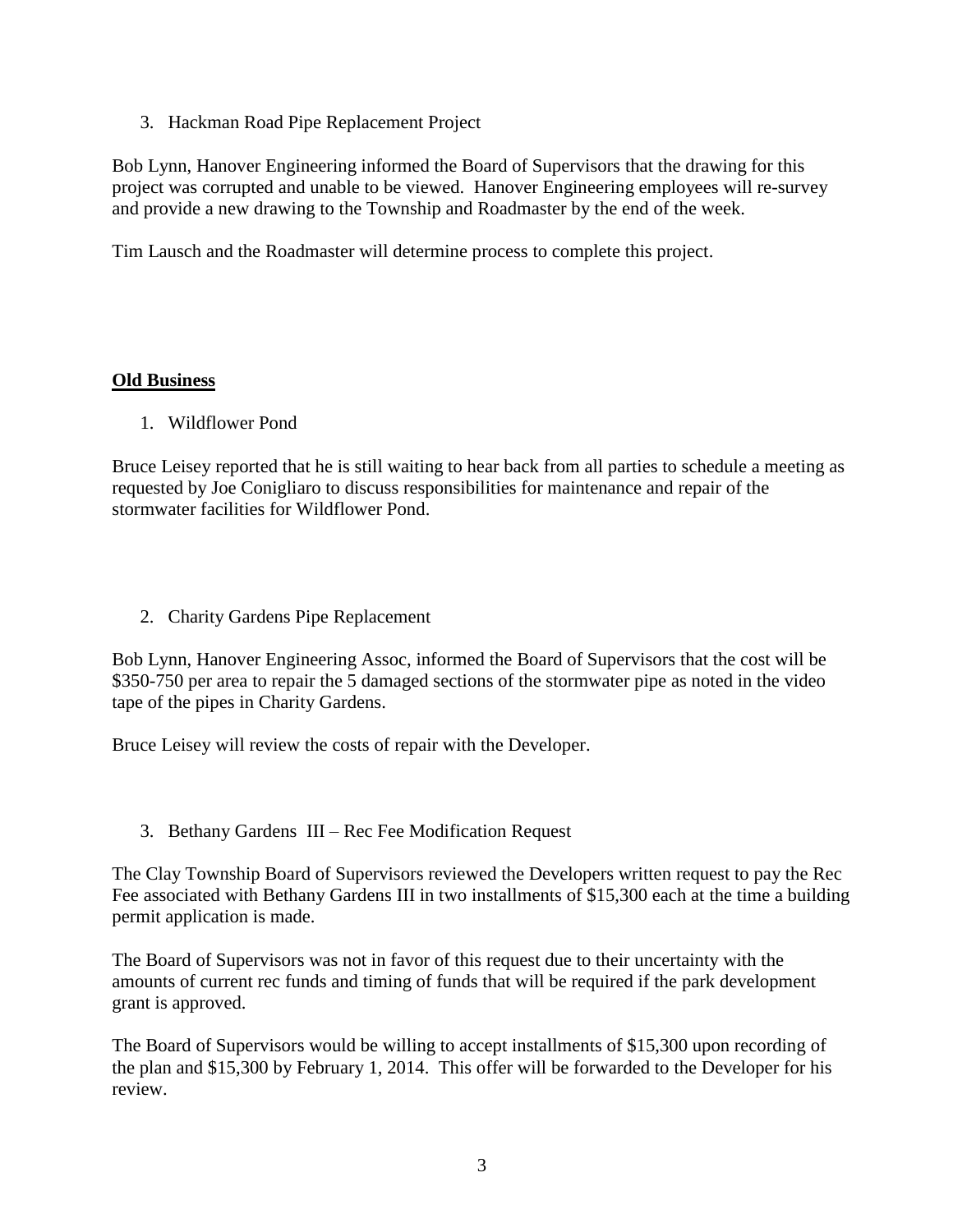# **New Business**

1. Approve Advertising of Ordinance to Amend Police Charter

Keith Martin made a motion, seconded by Tim Lausch to approve advertising of an Ordinance to modify the NLCRPD Charter to allow the expansion of the Charter to include West Cocalico Township, Denver Borough and Adamstown Borough contingent upon them providing notice of their intent to terminate police services with East Cocalico Township. \* The motion was unanimously approved.

2. Stormwater Management Ordinance Update

Bob Lynn, Township Engineer informed the Board of Supervisors that the November 21, 2013 deadline to adopt the township ordinance is postponed. He will revise the township ordinance to include exemptions for Ag use per DEP and Lancaster County Planning Commission.

3. Adopt Mobile Home Park Application and Renewal Resolution

Keith Martin made a motion, seconded by Tim Lausch to adopt Resolution 090913 to adopt a Mobile Home Park Application and Renewal form as provided by Chapter 14 of the Clay Township Code of Ordinances. \* The motion was unanimously approved.

4. Approve Tax Exoneration

Keith Martin made a motion, seconded by Tim Lausch to approve tax exoneration for the property located at 324 Liberty Street, Ephrata in the amount of \$16.34 due to an assessment appeal. \* The motion was unanimously approved.

5. Blue Ridge Right-of-Way Agreement

Keith Martin made a motion, seconded by Tim Lausch to approve and execute the Right-of-Way Agreement between Clay Township and Blue Ridge Cable Technologies Inc. to provide cable services to Snyder Park. \* The motion was unanimously approved.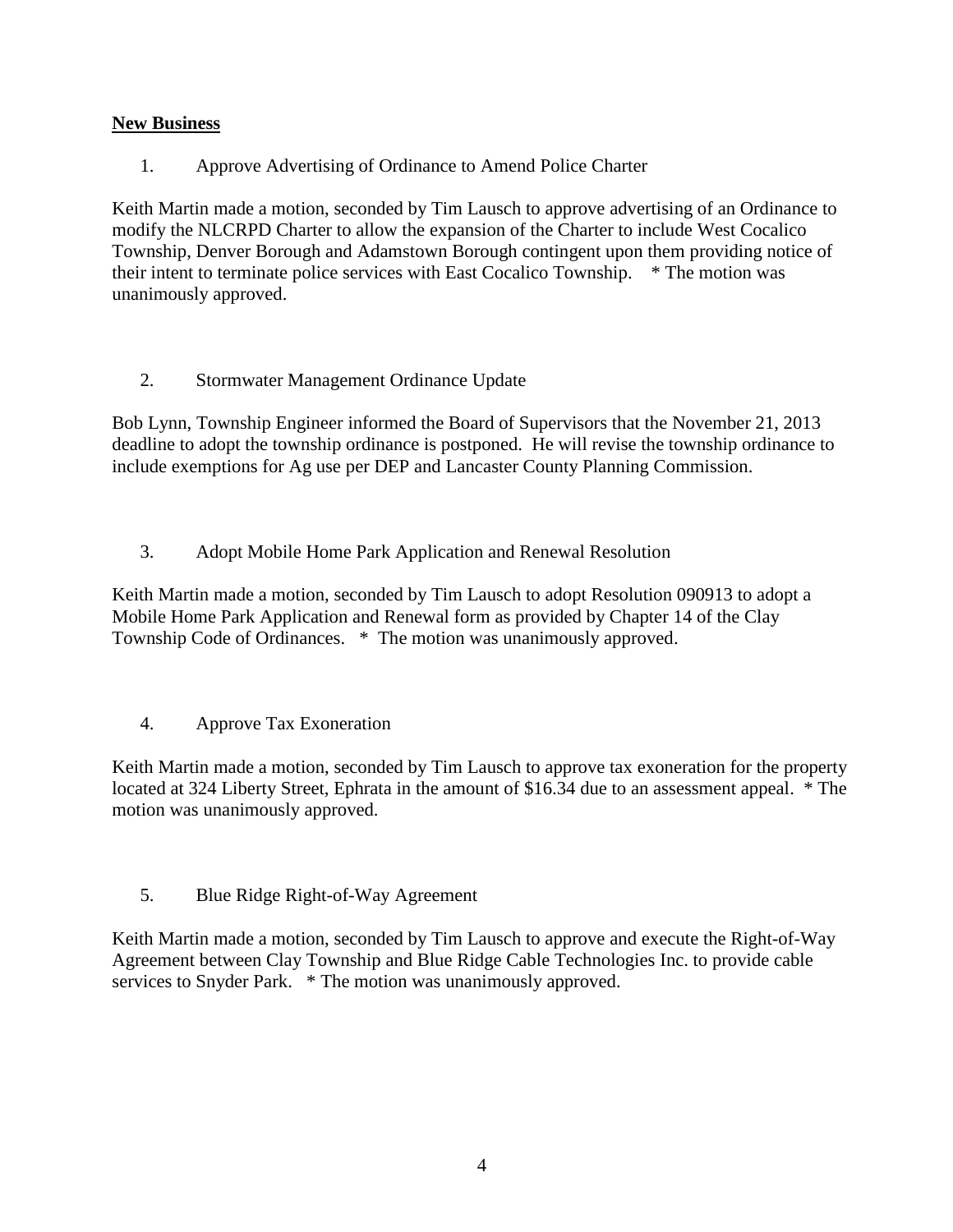6. 2014 Non Uniform Pension Minimum Municipal Obligation

Keith Martin made a motion, seconded by Tim Lausch to approve the 2014 Non Uniform Pension Minimum Municipal Obligation in the amount of \$12,254. \* The motion was unanimously approved.

# 7. Road Tour Meeting

Keith Martin made a motion, seconded by Tim Lausch to approve advertising for a Road Tour meeting on Tuesday, September 24 or Thursday, September 26 at 7:00 AM. \* The motion was unanimously approved.

# 8. Authorize Notice of Termination with SMT

Keith Martin made a motion, seconded by Tim Lausch to authorize Bruce Leisey to send a Notice of Intent to Terminate workers compensation with SMT effective December 31, 2013. \* The motion was unanimously approved.

9. Snyder Park Fence

The Board of Supervisors authorized Bruce Leisey to coordinate a meeting with adjacent property owner, Glenn Hursh and Township Representatives to discuss options for providing a fence along the East side of Snyder Park.

10. Lancaster County Preservation Meeting

The Board of Supervisors authorized Bruce Leisey to attend the Lancaster County Preservation meeting on 9/19/13, if scheduling permits, at a cost of \$25.00. \* The motion was unanimously approved.